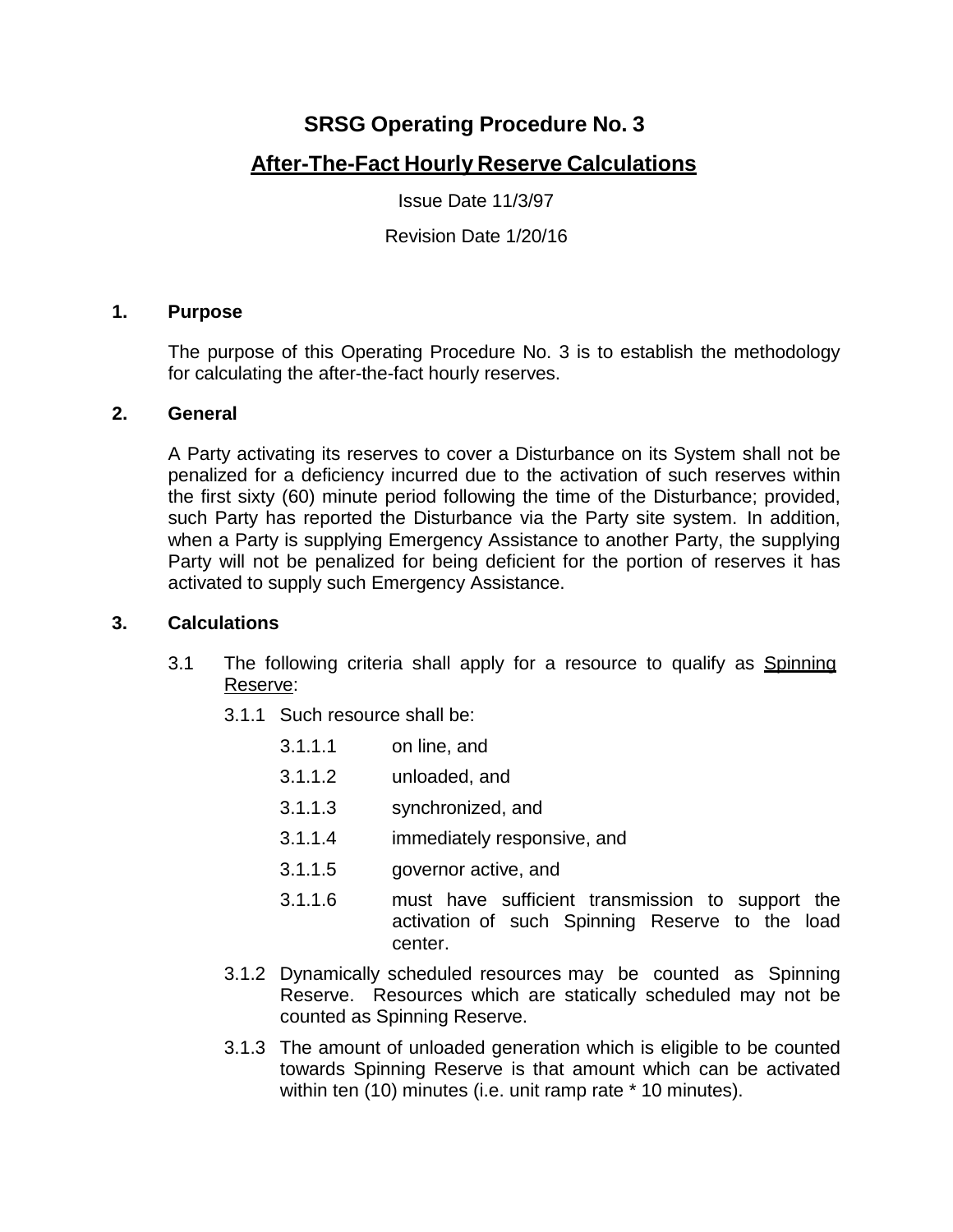- 3.1.4 Spinning Reserve shall be determined as follows:
	- 3.1.4.1 The capability of each on-line unit in 10 Minutes (exclude units connected by DC tie) defined as the lesser of:
		- 3.1.4.1.1 Average ramp rate of a unit (MW/min) multiplied by 10 minutes; or
		- 3.1.4.1.2 Hourly integrated capability of a unit minus hourly integrated output of a unit
	- 3.1.4.2 Plus Spinning Reserve receipts (purchases)
	- 3.1.4.3 Plus capacity of hydro units in Condense mode (that qualifies as Spinning Reserve) defined as the maximum capability of the unit, plus the load the unit is drawing while in condense mode.
	- 3.1.4.4 Minus Spinning Reserve deliveries (sales)
- 3.2 The following criteria shall apply for a resource to qualify a resource as Non-Spinning Reserve
	- 3.2.1 Such resource shall
		- 3.2.1.1 have sufficient transmission to support the activation of the Non-Spinning Reserve to the load center, and
		- 3.2.1.2 be capable of serving demand within ten minutes, and
		- 3.2.1.3 must qualify as one of the following:
			- 3.2.1.3.1 A resource not connected to the system, or
			- 3.2.1.3.2 An interruptible load, or
			- 3.2.1.3.3 A resource external to a Party's control area or pseudo control area which is statically scheduled, or
			- 3.2.1.3.4 Unloaded generation that does not qualify as Spinning Reserve, but which is eligible to be counted towards Non-Spinning Reserve.
	- 3.2.2 Non-Spinning Reserve shall be determined as follows:
		- 3.2.2.1 The capability of each on-line unit in 10 Minutes which does not qualify for Spinning Reserve (i.e. units connected by DC tie and/or units not under governor action) which is defined as the lesser of